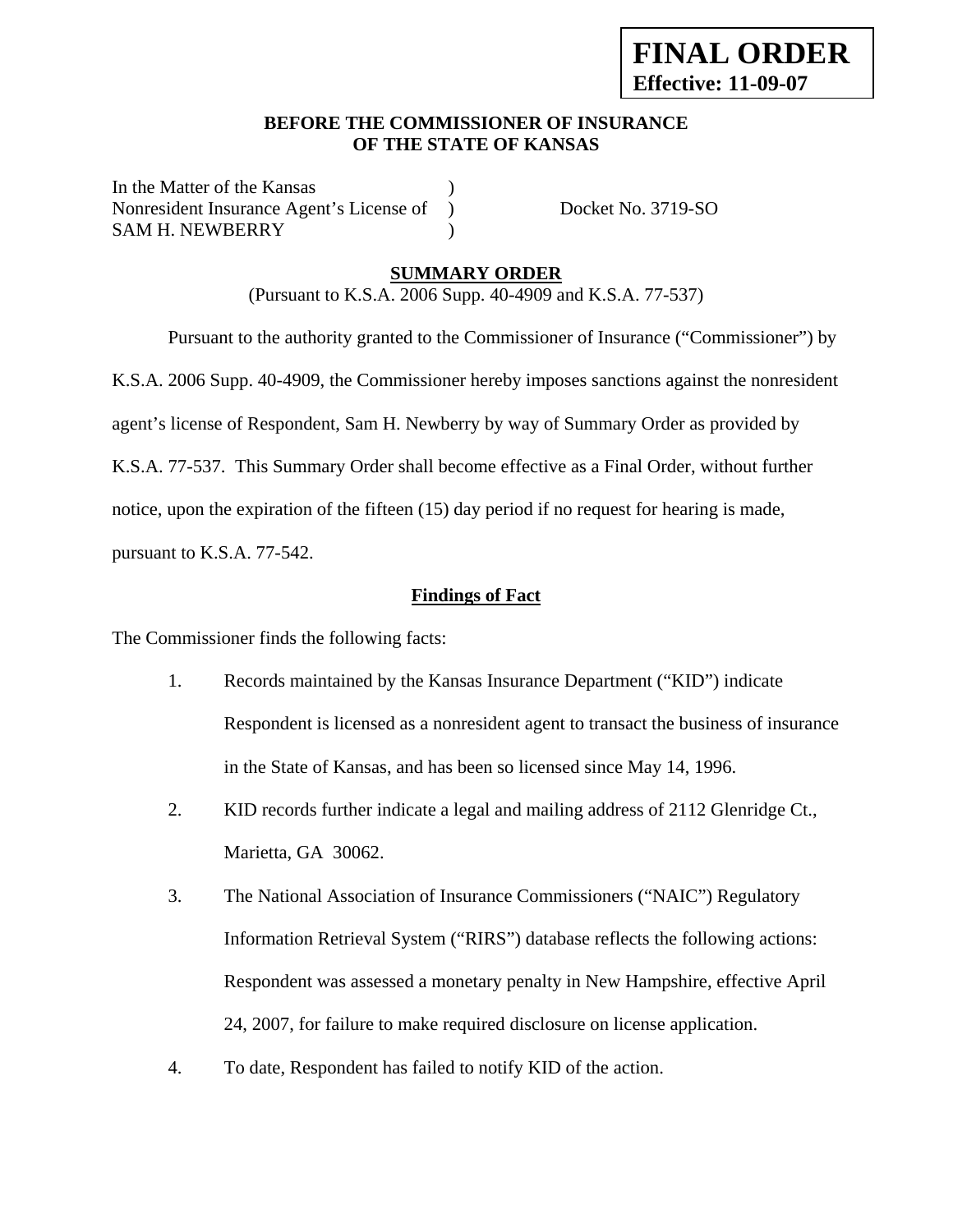### **Applicable Law**

- 5. K.S.A. 2006 Supp. 40-4909 states, in pertinent part:
	- (a) The commissioner may deny, suspend, revoke, or refuse renewal of any license issued under this act if the commissioner finds that the applicant or license holder has:
		- (2) Violated
			- (A) any provision of chapter 40 of the Kansas Statues Annotated, and amendments thereto, or any rule and regulation promulgated thereunder;
			- (C) any insurance law or regulation of another state;
	- (b) In addition, the commissioner may suspend, revoke or refuse renewal of any license issued under this act if the commissioner finds that the interests of the insurer or the insurable interests of the public are not properly served under such license.
	- (h) in lieu of taking any action under subsection (a), the commissioner may:

(2) issue an order imposing an administrative penalty up to a maxium of \$500 for each violation . . . unless such person knew or should have known that the violative act could give rise to disciplinary action under subsection (a). If such person knew or reasonably should have known the violative act could give rise to any disciplinary proceeding . . . the commissioner may impose a penalty up to a maximum of \$1000 for each violation . . . .

- 6. KA.R. 40-7-9 states, in pertinent part: Each person licensed in this state as an insurance agent shall report the following to the commissioner of insurance within 30 days of occurrence:
	- (a) Each disciplinary action on the agent's license or licenses by the insurance regulatory agency of any other state or territory of the United States.

### **Conclusions of Law**

7. The Commissioner has jurisdiction over Mr. Newberry as well as the subject

matter of this proceeding, and such proceeding is held in the public interest.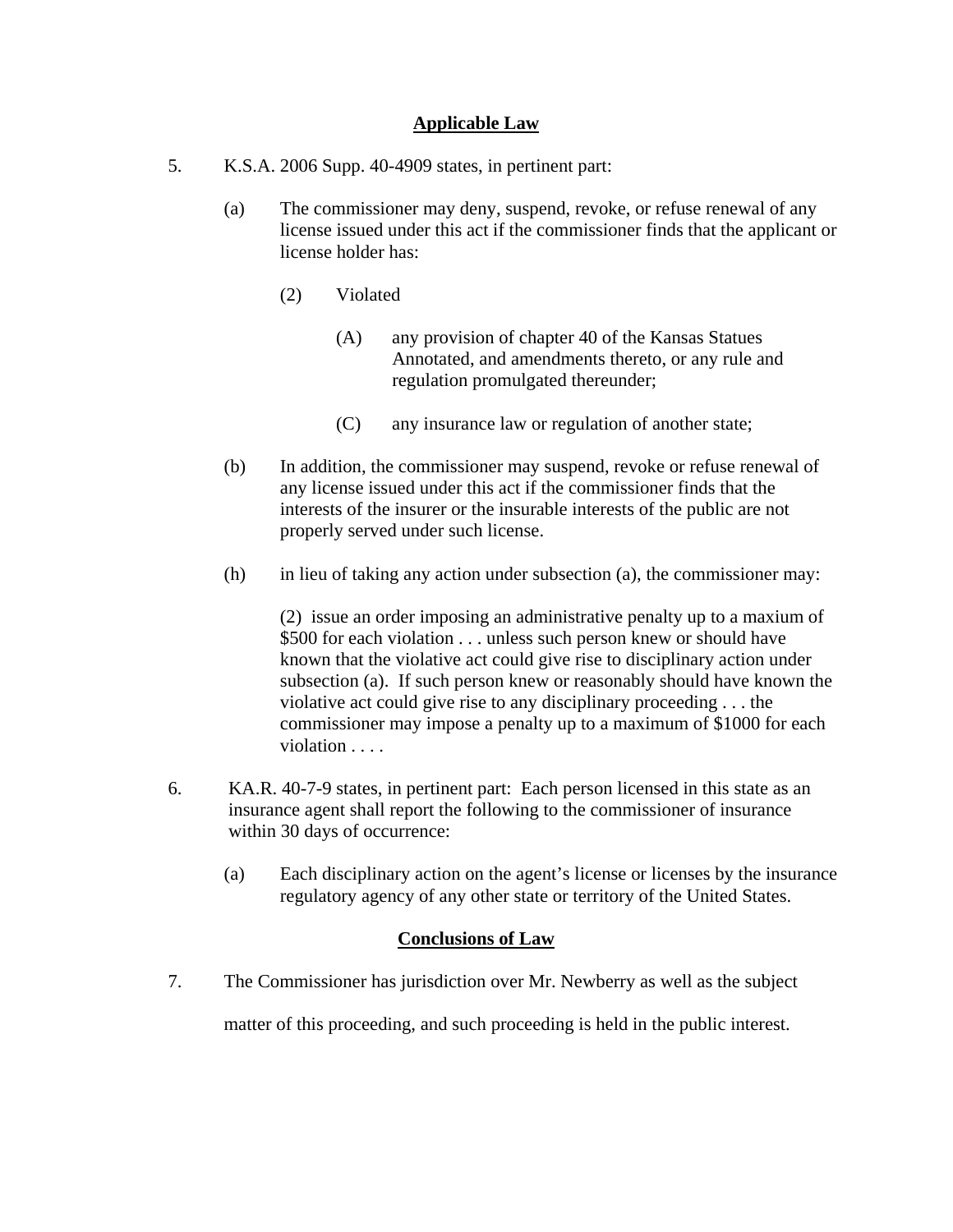- 8. The Commissioner finds that Mr. Newberry's Kansas license may be revoked because Mr. Newberry violated an insurance law or regulation in another state pursuant to K.S.A. 2006 Supp. 40-4909(a)(2)(C).
- 9. The Commissioner finds that Mr. Newberry violated K.S.A. 2006 Supp. 40-  $4909(a)(2)(A)$  and K.A.R.  $40-7-9$  by failing to notify the Kansas Insurance Department of his disciplinary action taken by the State of New Hampshire Department of Insurance on April 24, 2007.
- 10. The Commissioner, therefore, concludes that good cause exists pursuant to K.S.A. 2006 Supp. 40-4909(a) and (h) to revoke or suspend Respondent's Kansas nonresident insurance agent's license or impose administrative penalties in lieu of revocation.
- 11. The Commissioner concludes that Respondent's insurance agent's license may be revoked for the protection of the insurable interests of the public pursuant to K.S.A. 2006 Supp. 40-4909(b).
- 12. Based on the facts and circumstances set forth herein, it appears that the use of summary proceedings in this matter is appropriate, in accordance with the provisions set forth in K.S.A. 77-537(a), in that the use of summary proceedings does not violate any provision of the law and the protection of the public interest does not require KID to give notice and opportunity to participate to persons other than Sam H. Newberry.

#### **IT IS THEREFORE ORDERED BY THE COMMISSIONER OF INSURANCE THAT:**

Respondent Sam H. Newberry shall pay an administrative penalty of \$500 for failure to notify KID of another state agency's action and the Kansas nonresident insurance agent's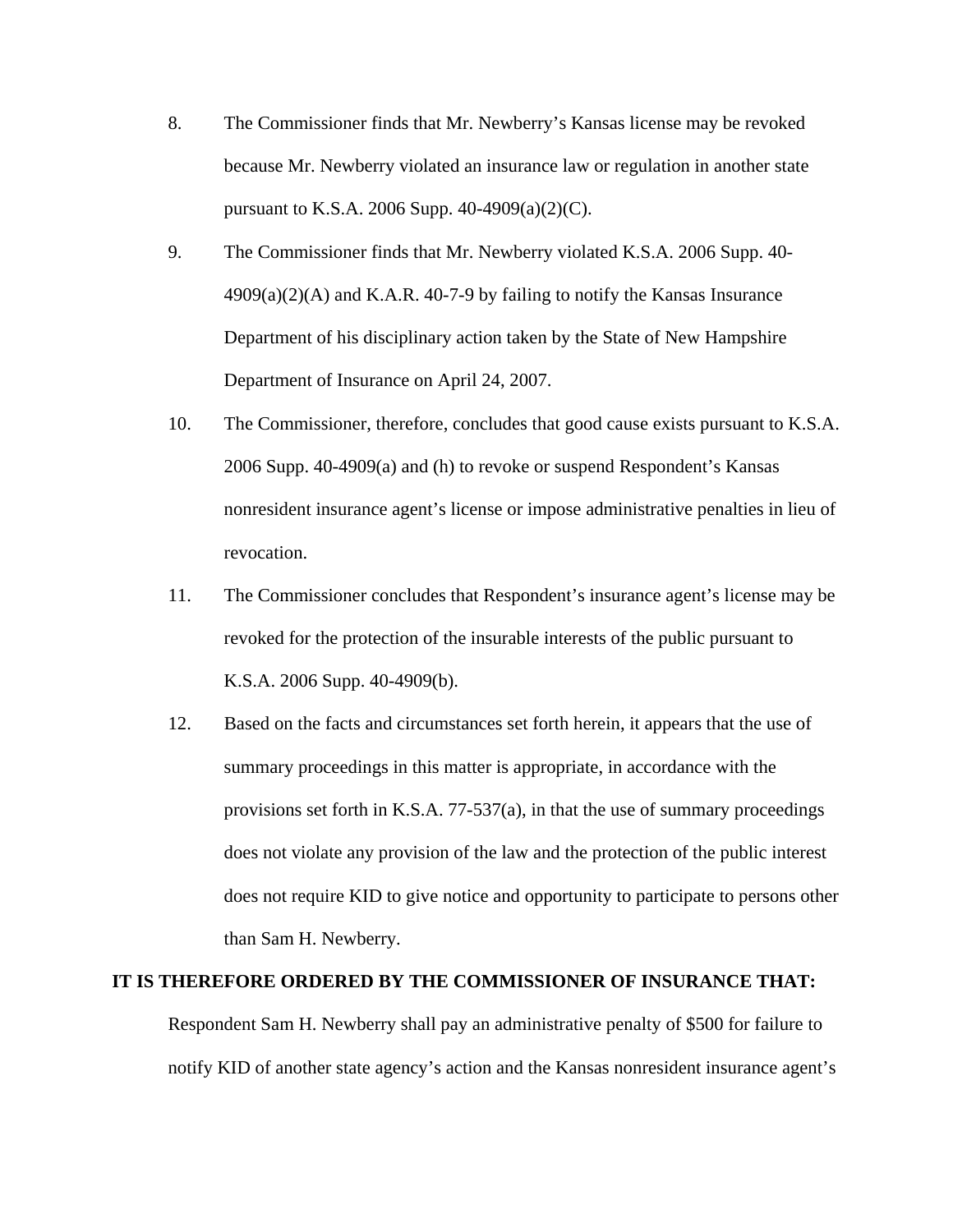license of Sam H. Newberry is hereby **SUSPENDED on the effective date of this order until such time as the penalty is paid in full.** 

#### **NOTICE AND OPPORTUNITY FOR HEARING**

Sam H. Newberry, within fifteen (15) days of service of this Summary Order, may file with the Kansas Insurance Department a written request for hearing on this Summary Order, as provided by K.S.A. 77-542. In the event a hearing is requested, such request should be directed to:

> John W. Campbell, General Counsel Kansas Insurance Department  $420$  S.W. 9<sup>th</sup> Street Topeka, Kansas 66612

Any costs incurred as a result of conducting any administrative hearing shall be assessed against the agent/agency who is the subject of the hearing as provided by K.S.A. 40-4909(f). Costs shall include witness fees, mileage allowances, any costs associated with reproduction of documents which become part of the hearing record, and the expense of making a record of the hearing.

If a hearing is not requested, this Summary Order shall become effective as a Final Order, without further notice, upon the expiration of the fifteen (15) day period for requesting a hearing. The Final Order will constitute final agency action in the matter.

In the event the Petitioner files a petition for judicial review, the agency officer designated pursuant to K.S.A. 77-613(e) to receive service of a petition for judicial review on behalf of the Kansas Insurance Department is:

> John W. Campbell, General Counsel Kansas Insurance Department 420 S.W.  $9^{th}$  St. Topeka, Kansas 66612